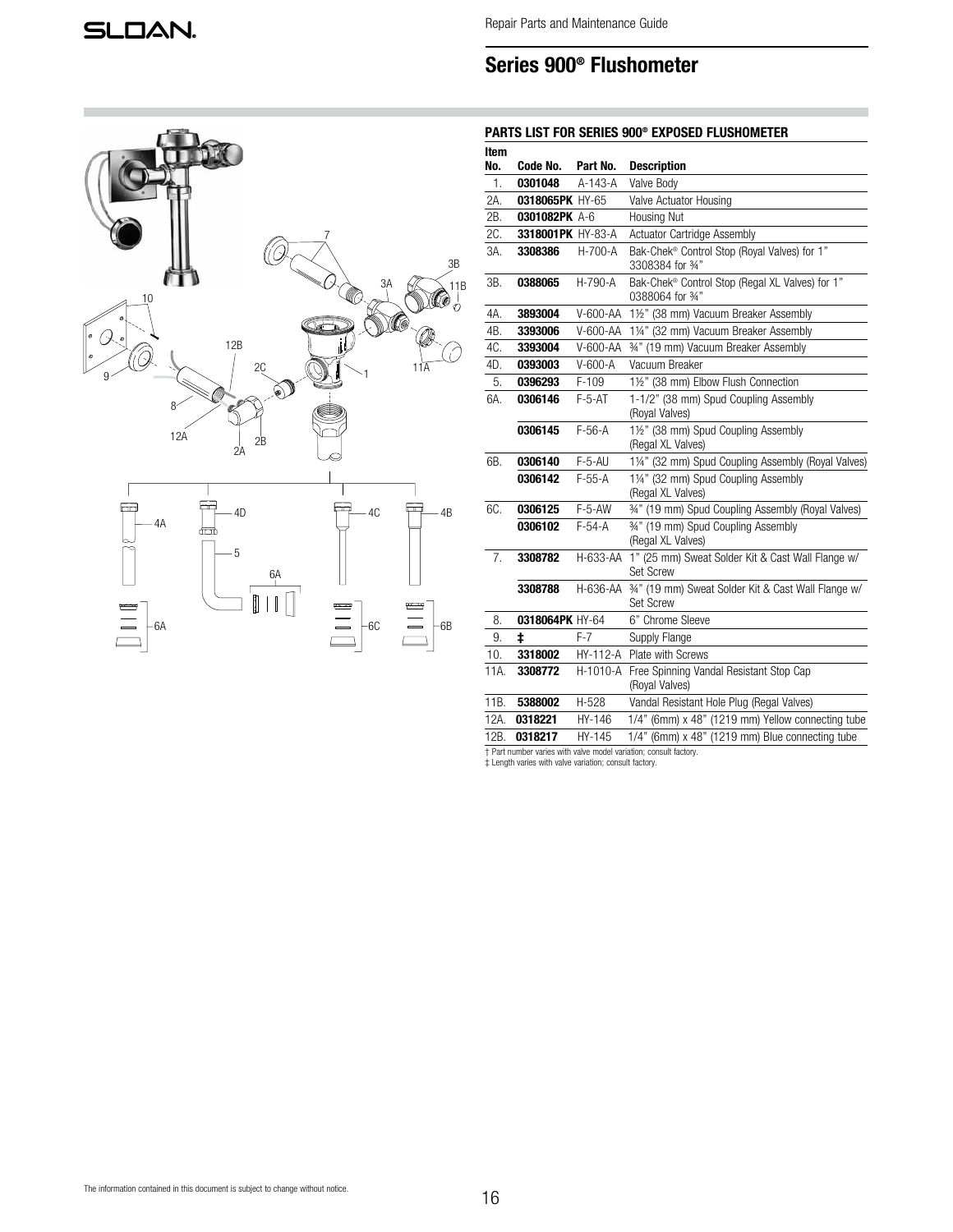SLOAN.

Repair Parts and Maintenance Guide

# Series 900® Flushometer

## PARTS LIST FOR SERIES 900® CONCEALED FLUSHOMETER

| Item |                             |           |                                                                                               |
|------|-----------------------------|-----------|-----------------------------------------------------------------------------------------------|
| No.  | Code No.                    | Part No.  | <b>Description</b>                                                                            |
| 1.   | 0301173                     | A-72      | RB Royal <sup>®</sup> Cover                                                                   |
| 2.   | 0301168                     | $A-71$    | <b>Inside Cover</b>                                                                           |
| 3.   |                             |           | SEE THE INSIDE PARTS KIT CHART ON NEXT PAGE                                                   |
| 4.   | 3323182                     | $V-651-A$ | Vacuum Breaker Repair Kit                                                                     |
| 5.   | 0308690                     | H-550     | <b>RB Tailpiece Coupling</b>                                                                  |
| 6.   | 0308802                     | $H-551-A$ | RB Adjustable Tailpiece, 2-1/16" (52 mm)                                                      |
| 7A.  | 5308696                     | H-553     | O-ring - 24 per package                                                                       |
| 7B.  | 5308381                     | H-552     | Locking ring - 12 per package                                                                 |
| 8.   | 0388010                     | H-730-A   | RB Wheel Handle Bak-Chek® Control Stop                                                        |
| 9A.  | 3308855                     | H-541-A   | 1" Wheel Handle Repair Kit for H-730-A Control Stop                                           |
| 9B.  | 3308858                     | H-543-A   | 3/4" Wheel Handle Repair Kit for H-730-A<br>Control Stop                                      |
| 10.  | 0308919                     | H-558-A   | <b>Wheel Handle</b>                                                                           |
| 11A. | 0208083                     | H-623     | 1" RB Bonnet                                                                                  |
| 11B. | 0208083                     | H-623     | 3/4" RB Bonnet                                                                                |
| 12.  | See page<br>111             | V-500-AA  | Royal Vacuum Breaker Flush Connection<br>(specify length and size)                            |
| 13.  | 0306619                     | $F-2-AA$  | 1-1/2" (38 mm) RB Couplings (2 each), Friction<br>Rings (2 each), and Rubber Gaskets (2 each) |
| 14.  | 0206146                     | $F-21$    | <b>RB Elbow</b>                                                                               |
| 15.  | 0306091                     | $F-2-A$   | 1-1/2" (38 mm) RB Coupling and S-21 Flat Rigid<br>Gasket                                      |
| 16.  | See pages F-100<br>111-116  |           | RB Flared End Flush Connection (specify length)                                               |
| 17.  | See pages F-15-A<br>111-116 |           | 3/4" (19 mm) RB Elbow Flush Connection with<br>Coupling and Rubber Gasket (specify length)    |
| 18.  | 0306054                     | $F-2-A$   | 3/4" (19 mm) RB Coupling, Friction Ring, and<br>Rubber Gasket                                 |
| 19.  | 0318024                     | HY-109    | RB Valve Actuator Housing (includes fittings)                                                 |
| 20A. | 0318221                     | HY-146    | 1/4" (6 mm) x 48" (1219 mm) Yellow Connecting<br>Tubes (2 required)                           |
| 20B. | 0318217                     | HY-145    | 1/4" (6 mm) x 48" (1219 mm) Blue Connecting<br>Tubes (2 required)                             |
| 21.  | 0301082                     | $A-6$     | RB Handle Coupling Nut                                                                        |
| 22.  | 3318005                     | HY-109-A  | Actuator Housing Assembly (includes items 21 & 24)                                            |
| 23.  | 3318001                     | HY-83-A   | <b>Actuator Cartridge Assembly</b>                                                            |
| 24.  | 0337086                     | $DO-22$   | O-ring for HY-109-A Adapter                                                                   |
| 25.  |                             |           | SEE SLIP JOINT GASKETS AND RINGS TABLE BELOW                                                  |
| 26.  | 0301050                     | A143-A    | <b>RB Valve Body</b>                                                                          |
|      |                             |           |                                                                                               |



## TAILPIECES, CONTROL STOPS, PUSH BUTTONS AND FLUSH CONNECTIONS

For additional information on tailpieces, control stops, push buttons and flush connections see Showerheads, Parts and Accessories Tab.

## ITEM 27. SLIP JOINT GASKETS AND RINGS

| <b>Size</b>                       | Code No.        | Part No. | <b>Description</b>             |
|-----------------------------------|-----------------|----------|--------------------------------|
| $1 - 1/2"$                        | 5306058         | F-3      | <b>Red Friction Ring</b>       |
|                                   | 5322001         | VBF-5    | <b>Black Slip Joint Gasket</b> |
|                                   | 0319086/5319086 | $S-30$   | <b>Flexible Seat</b>           |
|                                   | 0319079         | $S-21$   | Rigid Seat (rubber over brass) |
| $1 - 1/2$ " x $1 - 1/4$ " 0396062 |                 | $F-105$  | Slip Joint Gasket - Rigid      |
| $1 - 1/4"$                        | 5306057         | F-3      | <b>Red Friction Ring</b>       |
|                                   | 5322176         | VBF-5    | <b>Black Slip Joint Gasket</b> |
|                                   | 0307052/5307052 | $G-21$   | Rigid Seat (rubber over brass) |
| 1"                                | 5306056         | F-3      | <b>Red Friction Ring</b>       |
|                                   | 5306115         | F-5      | <b>Black Slip Joint Gasket</b> |
| 3/4"                              | 5306055         | $F-3$    | <b>Red Friction Ring</b>       |
|                                   | 5306113         | $F-5$    | <b>Black Slip Joint Gasket</b> |

The information contained in this document is subject to change without notice.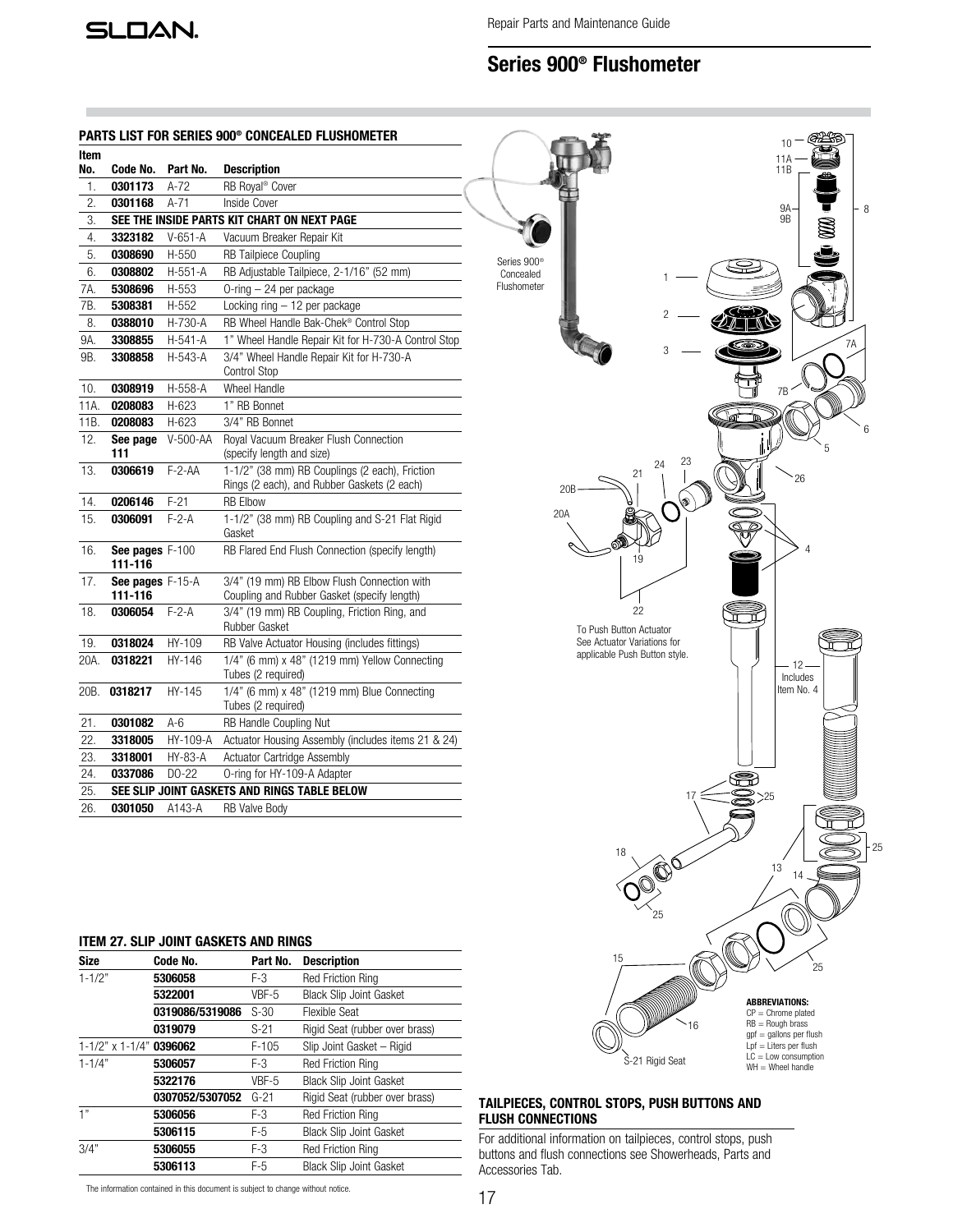## Royal Flushometer

## ITEM 3. INSIDE PARTS KITS (SEE ILLUSTRATION ON PREVIOUS PAGE)

| Code No. | Part No.       | <b>Application</b>                                              |
|----------|----------------|-----------------------------------------------------------------|
| 3301502  | A-1041-A       | Low Consumption Water Closets-<br>1.6 gpf $(6.0 \text{ Lpf})^*$ |
| 3301501  | A-1038-A       | Water Saver Water Closets-3.5 gpf (13.2 Lpf)*                   |
| 3301505  | $A - 1044 - A$ | 9 Liter European Water Closets-2.4 gpf (9.0 Lpf)                |
| 3301504  | A-1043-A       | Wash Down Urinals-0.5 gpf (1.9 Lpf)                             |
| 3301503  | A-1042-A       | Low Consumption Urinals-1.0 qpf (3.8 Lpf)*                      |
| 3301500  | A-1037-A       | Water Saver Urinals-1.5 gpf (5.7 Lpf)*                          |
| 3301506  | A-1045-A       | High-Efficiency Water Closets-1.28 gpf (4.8 Lpf)                |

\* WATER SAVER (3.5 GPF CLOSET AND 1.5 GPF URINAL) AND LOW CONSUMPTION (1.6 GPF CLOSET AND 1.0 GPF URINAL) FIXTURES MUST USE MATCHING GPF (LPF) DIAPHRAGM KITS; USING A SMALLER GPF (LPF)<br>KIT IN FIXTURES NOT INTENDED FOR LESS VOLUME WILL RESULT IN INADEQUATE DILUTION IN URINALS AND IMPROPER EVACUATION IN CLOSETS.

## HYDRAULIC INSIDE PARTS REPAIR KITS

| Code No. | Part No.  | <b>Description</b>   |
|----------|-----------|----------------------|
| 3318011  | HY-1101-A | Hydraulic Royal 1.6C |
| 3318012  | HY-1102-A | Hydraulic Royal 3.5C |
| 3318013  | HY-1103-A | Hydraulic Royal 2.4C |
| 3318014  | HY-1106-A | Hydraulic Royal 0.5U |
| 3318015  | HY-1107-A | Hydraulic Royal 1.0U |
| 3318016  | HY-1108-A | Hydraulic Royal 1.5U |
|          |           |                      |

Comes with: Diaphragm, Actuator Cartridge Assembly, Tailpiece O-ring and Vacuum Breaker Assembly





## Sloan Flushometer DIAPHRAGM INSIDE PARTS KITS

| Includes Relief Valve and Diaphragm Assembly |                            |  |  |  |
|----------------------------------------------|----------------------------|--|--|--|
| Code No. Part No.                            | <b>Application</b>         |  |  |  |
| 3378041 SV-41-A                              | 1.6 gpf/6.0 Lpf - Closet   |  |  |  |
| 3378038 SV-38-A                              | 3.5 gpf/13.2 Lpf - Closet  |  |  |  |
| 3378044 SV-44-A                              | 2.4 gpf/9.0 Lpf - Closet   |  |  |  |
| 3378037 SV-37-A                              | 1.5 gpf/5.7 Lpf - Urinal   |  |  |  |
| 3378042 SV-42-A                              | 1.0 $qpf/3.8 Lpf - Urinal$ |  |  |  |
| 3378043 SV-43-A                              | 0.5 qpf/1.9 Lpf - Urinal   |  |  |  |
| 3378047 SV-47-A                              | 1.28 gpf/4.8 Lpf - Closet  |  |  |  |
|                                              |                            |  |  |  |

## INSIDE COMPONENTS

| Code No. | Part No.   | <b>Description</b>                                                  |
|----------|------------|---------------------------------------------------------------------|
| 5301211  |            | A-19-ALC Relief Valve, Green (Closet/Urinal-LC) - 12 per<br>package |
| 5301058  | $A-19-AC$  | Relief Valve, White (Closet) – 12 per package                       |
| 0301143  | A-19-AL    | Relief Valve, Blue (9 Liter Closet)                                 |
| 5301059  | $A-19-ALJ$ | Relief Valve, Black (Urinal) - 12 per package                       |



# Regal Flushometer

## DIAPHRAGM INSIDE PARTS KITS

| Code No. Part No.              | <b>Application</b>         |
|--------------------------------|----------------------------|
| 3301036 A-36-A                 | 4.5 gpf/17.0 Lpf - Closet  |
| 3301037 A-37-A                 | 1.5 gpf/5.7 Lpf - Urinal   |
| 3301038 A-38-A                 | 3.5 gpf/13.2 Lpf - Closet  |
| 3301041 A-41-A                 | 1.6 gpf/6.0 Lpf - Closet   |
| 3301044 A-42-A                 | 1.0 $qpf/3.8 Lpf - Urinal$ |
| 3301081 A-43-A                 | 0.5 qpf/1.9 Lpf - Urinal   |
| 3301024 A-44-A                 | 2.4 gpf/9.0 Lpf - Closet   |
| 3301045 A-140-A                | 1.28 gpf/4.8 Lpf- Closet   |
| <b>INSIDE PARTS COMPONENTS</b> |                            |

| Code No. | Part No.   | <b>Description</b>                                                                 |
|----------|------------|------------------------------------------------------------------------------------|
| 5301058  | A-19-AC    | Relief Valve, White (Closet) - 12 per pkg.                                         |
| 5301059  | $A-19-Al$  | Relief Valve, Black (Urinal) - 12 per pkg.                                         |
| 5301211  | $A-19-ALC$ | Relief Valve, Green (Closet/Urinal-LC) - 12 per pkg.                               |
| 0301143  | $A-19-AL$  | Relief Valve, Blue (9 Liter Closet)                                                |
| 5301111  | A-15-A     | Disc $-$ for all Inside Parts Kits $-12$ per pkg.                                  |
| 5301188  | A-156-A    | Diaphragm – for all Inside Parts Kits – 12 per pkg.                                |
| 5301236  | A-163-A    | Guide Assembly 4.5 gpf/17.0 Lpf Closet &<br>1.5 gpf/5.7 Lpf Urinal -12 per package |
| 5301032  | A-152-A    | Guide Assembly 3.5 gpf/13.2 Lpf Closet -<br>12 per package                         |
| 5301031  | A-151-A    | Guide Assembly 1.6 gpf/6.0 Lpf LC Closet -<br>12 per package                       |
| 5301155  | A-155-A    | Guide Assembly 1.0 gpf/3.8 Lpf LC Urinal -<br>12 per package                       |
| 5301157  | A-157-A    | Guide Assembly 0.5 gpf/1.9 Lpf Urinal -<br>12 per package                          |

#### The information contained in this document is subject to change without notice.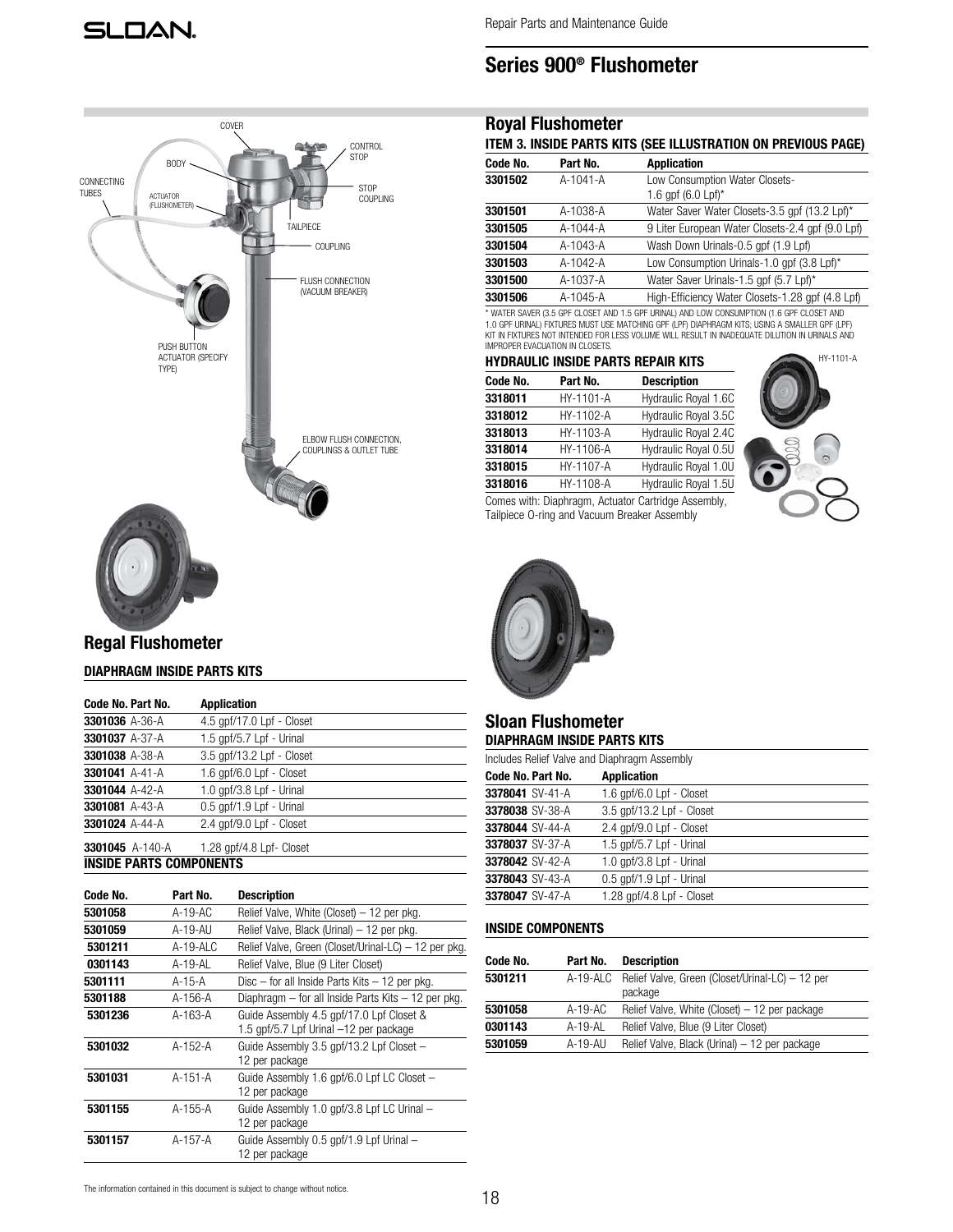

| Item |                   |                                             |                                                                                                   |  |
|------|-------------------|---------------------------------------------|---------------------------------------------------------------------------------------------------|--|
| No.  | Code No. Part No. | <b>Description</b>                          |                                                                                                   |  |
|      | 0318117 HY-100-A  | Fixture Wall Metal Button Assembly          |                                                                                                   |  |
| 2.   | 3318006 HY-111-A  | Metal Button Kit                            |                                                                                                   |  |
| 3.   | 0305134 EL-109    | Spring                                      | 6<br>5<br>4                                                                                       |  |
| 4.   | 0318078 HY-50-A   | <b>Actuator Assembly</b>                    | $\mathbb{R}$                                                                                      |  |
| 5.   | 0318028 HY-29     | <b>Threaded Rod</b>                         | $\circledcirc$<br>$\sim$ mass $\sim$<br>$\bigcirc$<br>CDIDIDIDIDIDIDIDIDID<br>∣ା <del>ା0</del> ©ା |  |
| 6.   | 0318109 HY-105    | Spacer                                      | ╣                                                                                                 |  |
|      |                   | <b>3318009</b> HY-1002-A Mounting Strap Kit |                                                                                                   |  |

## HY-33-A (0318001) FIXTURE WALL PUSH BUTTON

|    | 0318001 HY-33-A | Fixture Wall Push Button Assembly           |                                                          |
|----|-----------------|---------------------------------------------|----------------------------------------------------------|
|    |                 | 3318007 HY-1000-A Push Button Kit           |                                                          |
| 3. | 0318004 HY-3    | Spring                                      |                                                          |
| 4. |                 | 3318008 HY-1001-A Mounting Flange Kit       | ⁄ 0⊕                                                     |
| 5. | 0318078 HY-50-A | <b>Actuator Assembly</b>                    |                                                          |
| 6. | 0318028 HY-29   | <b>Threaded Rod</b>                         | 0) <del>(in 1999)</del><br>$\circledcirc$<br>ା⊢୫ଈ<br>৴⊖Љ |
|    | 0318109 HY-105  | Spacer                                      | ୗ∰<br>-0 @                                               |
| 8. |                 | <b>3318009</b> HY-1002-A Mounting Strap Kit |                                                          |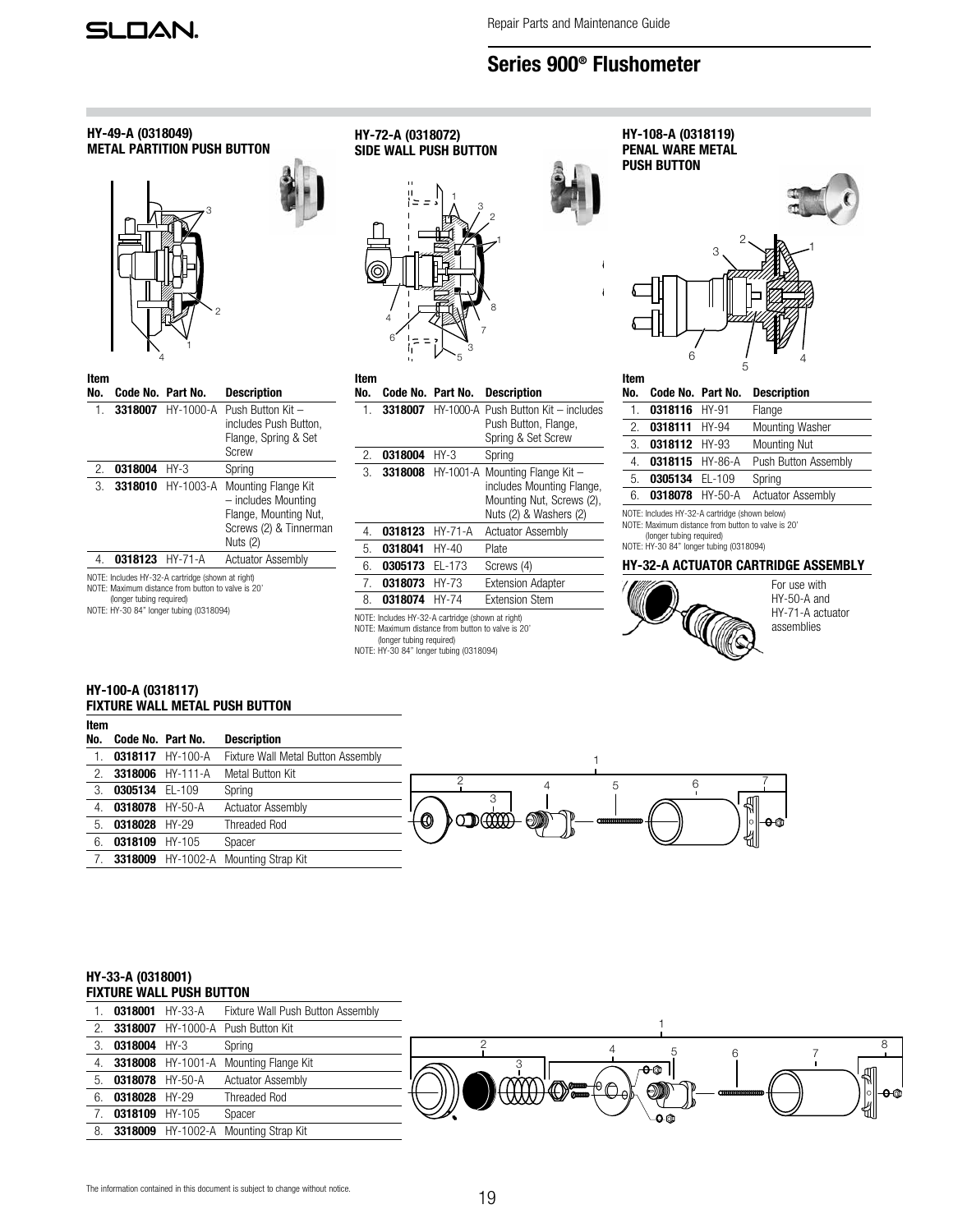## HY-113-A (0318120) METAL PUSH BUTTON PANEL MOUNT (MBPM VARIATION)



| ltem<br>No. | Code No. Part No. | <b>Description</b>                                                                    |
|-------------|-------------------|---------------------------------------------------------------------------------------|
| 1.          | 0318115 HY-86-A   | Push Button Kit -<br>includes Push Button,<br>Flange, Spring & Set<br>Screw           |
| 2.          | 0305134 EL-109    | Spring                                                                                |
| 3.          | 0318111 HY-94-A   | Mounting Flange Kit -<br>includes Mounting Nut,<br>Screws (2) & Tinnerman<br>Nuts (2) |
|             | 0318123 HY-91-A   | Flange                                                                                |

NOTE: Includes HY-32-A cartridge (0318031) NOTE: Maximum distance from button to valve is 20'

(longer tubing required)

NOTE: HY-30 84" longer tubing (0318094)

## HY-79-A (0318081) METAL PARTITION PUSH BUTTON







| Item |                   |           |                                                                                                           |
|------|-------------------|-----------|-----------------------------------------------------------------------------------------------------------|
| No.  | Code No. Part No. |           | <b>Description</b>                                                                                        |
| 1.   | 3318115           | HY-86-A   | Push Button Kit - includes<br>Push Button, Flange,<br>Spring & Set Screw                                  |
| 2.   | 0318109           | $HY-105$  | Spacer Mounting Tube                                                                                      |
| 3.   | 0318125 HY-95-A   |           | Mounting Flange Kit -<br>includes Mounting Flange,<br>Mounting Nut, Screws (2),<br>Nuts (2) & Washers (2) |
| 4.   | 0318123           | $HY-4-A$  | <b>RB Actuator Assembly</b>                                                                               |
| 5.   | 0318019           | $HY-20-A$ | Inner Bushing                                                                                             |
| 6.   | 0305173           | $HY-4$    | <b>RB Body Hyd Actuator</b>                                                                               |
|      |                   |           |                                                                                                           |

NOTE: Includes HY-32-A cartridge (0318031)

NOTE: Maximum distance from button to valve is 20'

(longer tubing required) NOTE: HY-30 84" longer tubing (0318094)

## HY-125-A (0318183) METAL PUSH BUTTON

FIXTURE WALL (FW VARIATION)



### Item

| No.                                            | Code No. Part No. |      | <b>Description</b>                    |  |
|------------------------------------------------|-------------------|------|---------------------------------------|--|
| 1.                                             | $0318002$ HY-1    |      | <b>CP Button Flange</b>               |  |
| 2.                                             | 0318111 HY-105    |      | Spacer Mounting Tube                  |  |
| 3.                                             | 0318003           | HY-2 | <b>RB Mounting Nut</b>                |  |
| 4.                                             |                   |      | 0318067 HY-123-A Push Button Assembly |  |
| 5.                                             |                   |      | 0318078 HY-50-A Actuator Assembly     |  |
| NOTE: Includes HY-32-A cartridge (shown below) |                   |      |                                       |  |

NOTE: Includes HY-32-A cartridge (shown below) NOTE: Maximum distance from button to valve is 20'

(longer tubing required) NOTE: HY-30 84" longer tubing (0318094)

 $\sim$  3  $\sim$  3  $\sim$  3  $\sim$  3  $\sim$  3  $\sim$  3  $\sim$  3  $\sim$  3  $\sim$  3  $\sim$  3  $\sim$  3  $\sim$  3  $\sim$  3  $\sim$  3  $\sim$  3  $\sim$  3  $\sim$  3  $\sim$  3  $\sim$  3  $\sim$  3  $\sim$  3  $\sim$  3  $\sim$  3  $\sim$  3  $\sim$  3  $\sim$  3  $\sim$  3  $\sim$  3  $\sim$  3  $\sim$  3  $\sim$  3  $\sim$ 2 1

4

| Item<br>No. | Code No. Part No. |        | <b>Description</b>                                                                                        |
|-------------|-------------------|--------|-----------------------------------------------------------------------------------------------------------|
| 1.          | $0318002$ HY-1-A  |        | Push Button Kit -<br>includes Push Button.<br>Flange, Spring & Set<br>Screw                               |
| 2.          | 0318004           | $HY-3$ | Spring                                                                                                    |
| 3.          | 0318003 HY-2-A    |        | Mounting Flange Kit<br>- includes Mounting<br>Flange, Mounting Nut,<br>Screws (2) & Tinnerman<br>Nuts (2) |
| 4.          | 0318123 HY-71-A   |        | <b>Actuator Assembly</b>                                                                                  |
|             |                   |        |                                                                                                           |

NOTE: Includes HY-32-A cartridge (shown at right)

NOTE: Maximum distance from button to valve is 20'

(longer tubing required)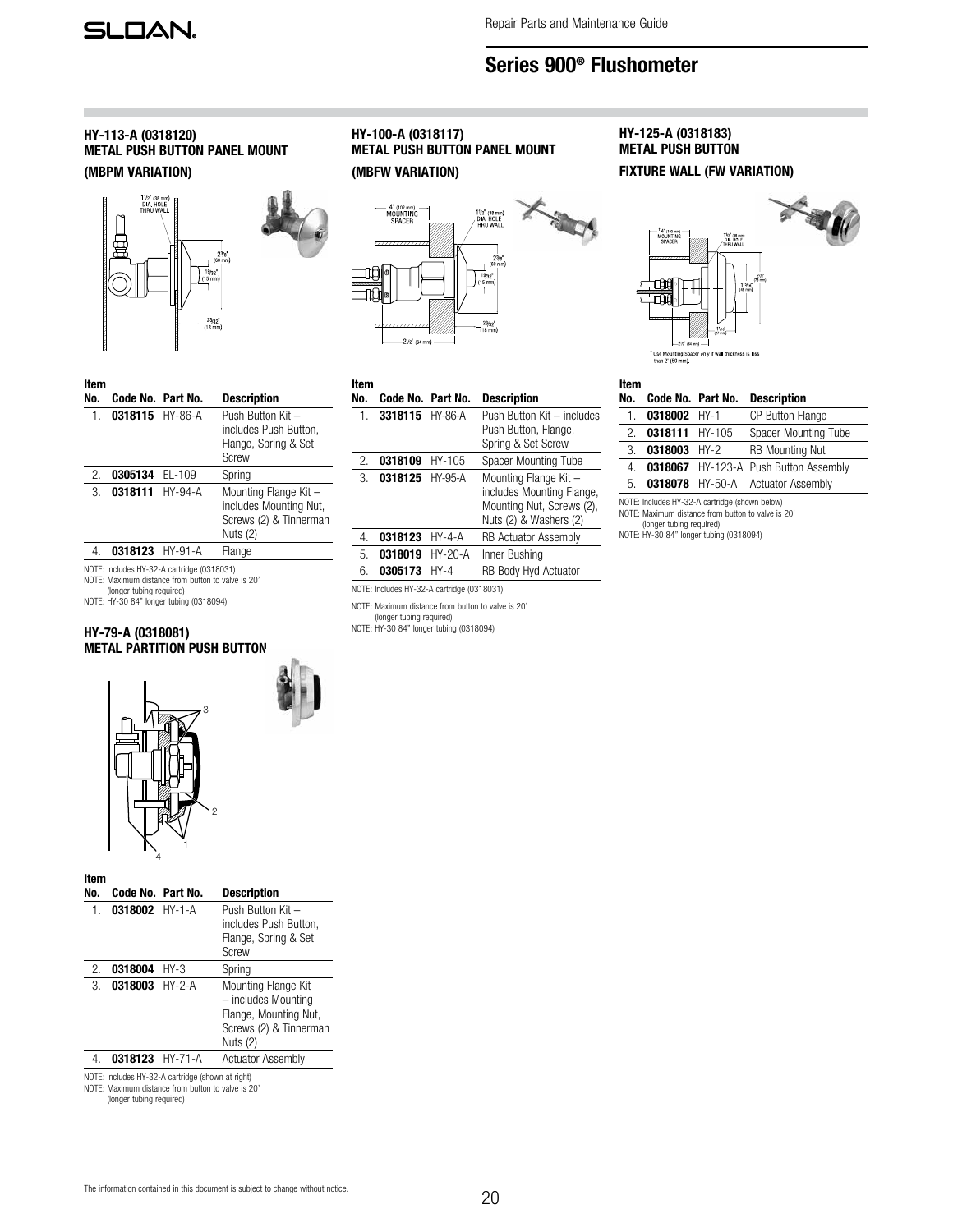

## TROUBLESHOOTING GUIDE

## 1. Push button leaks.

The actuator cartridge has an accumulation of lime or its seals are damaged or worn. Replace with a new HY-32-A cartridge.

- 2. The flushometer DOES NOT flush and a small amount of leakage is visible below the valve.
	- A. Foreign material lodged in the cartridge. Remove the cartridge and inspect for foreign material. Clean under running water.
	- B. The actuator cartridge has an accumulation of lime or its seals are damaged or worn. Replace with a new HY-32-A cartridge.
	- C. Plastic tubing is installed incorrectly. Install plastic tubing correctly.

## ACTUATOR CARTRIDGE REMOVAL

## Plastic Push Button Actuator Removal:

- (1)Loosen the setscrew in the button flange and remove the button, flange, and spring from the actuator body.
- (2)Unscrew the cartridge from the actuator body.

## Metal Push Button Actuator Removal:

- (1) Remove the button or actuator assembly from the wall or fixture.
- (2) Disassemble the flange or button assembly from the actuator body.
- (3) Unscrew the cartridge from the actuator body.

NOTE: The metal push button is designed to be vandal-proof and must be removed from the wall or fixture for service.

- 3. The flushometer DOES NOT flush or flushes only once and will not flush a second time when the button is pushed.
	- A. The plunger is lodged in the actuator cartridge or the plunger bypass hole is clogged. Remove actuator housing and cartridge from the flushometer. Clean under running water. If cartridge parts are worn, deteriorated or limed up and problem persists after cleaning, replace with a new HY-83-A cartridge.
	- B. Plastic tubing is installed incorrectly. Install plastic tubing correctly (Blue tube/Blue fitting, Yellow tube/Yellow fitting).

## REMOVAL OF THE ACTUATOR FROM THE FLUSHOMETER:

Turn off water at the control stop. Unscrew the actuator housing coupling nut from the flushometer. Remove the actuator housing from the flushometer. The tubing connections can be left intact. Carefully remove the actuator cartridge from the flushometer body to prevent the actuator from abrupt separation due to expansion of an internal spring. If the actuator cartridge is lodged in the flushometer body cavity, gently grip the exposed portion of the cartridge with a channel-lock pliers and rotate back and forth to loosen the o-ring seal. Carefully separate the actuator housing to reveal the spring and plunger.

## 4. Flushometer DOES NOT function (no flush).

- A. Control stop or main valve is closed. Open control stop or main valve.
- B. Relief valve is worn. Replace performance kit (Royal) or inside parts kit (Regal XL).

#### 5. Volume of water is not sufficient to siphon fixture.

- A. Control stop is not open wide enough. Adjust control stop for desired delivery of water volume.
- B. Urinal flushometer parts installed in a closet flushometer. Replace inside urinal flushometer parts with proper closet flushometer parts.
- C. Incorrect dual-filtered diaphragm assembly (Royal) or inside parts kit (Regal XL) is installed in flushometer; for instance, urinal assembly inside a closet flushometer, or low consumption assembly inside a higher consumption fixture. Determine the flush volume required by the fixture and replace Royal performance kit or inside parts kit. Use valve label and markings on fixture for reference.
- D. Water supply volume or pressure is inadequate. If no gauges are available to properly measure supply pressure or volume of water at the flushometer, then remove the relief valve from the dual-filtered diaphragm assembly (Royal) or inside parts kit (Regal XL), reassemble the flushometer and completely open the control stop. If the fixture siphons, more water volume is required.

For Royal — Install a higher flushing volume Royal Performance Kit.

For Regal  $XL$  — If a 3.5 gpf Inside Parts Kit is installed in the flushometer, then first flip the refill head (under the diaphragm) to obtain a 4.5 gpf volume. If this volume is still inadequate, remove the flow ring from the guide to obtain a 6.5 gpf Kit. If additional flow is still required, try a low pressure guide kit A-175-A (0301104).

## IMPORTANT — LAWS AND REGULATIONS REQUIRING PROHIBIT THE USE OF HIGHER FLUSHING VOLUMES THAN LISTED ON FIXTURE OR FLUSHOMETER.

If the fixture does not siphon or if a low consumption flush is required, steps must be taken to increase the water supply pressure and/or volume. Contact the fixture manufacturer for minimum water supply requirements of the fixture.

## 6. Flushometer closes off immediately.

- A. Ruptured or damaged diaphragm. Replace Royal performance kit (Royal) or inside parts kit (Regal XL).
- B. For Regal XL- An enlarged bypass orifice from corrosion or damage. Replace inside parts kit.
- 7. Length of flush is too short (Short Flush).
- A. For Regal  $XL$  The diaphragm assembly and guide assembly are not hand tight. Screw the two assemblies hand tight.
- B. For Regal XL An enlarged bypass orifice from corrosion or damage. Replace inside parts kit.
- C. Dual-filtered diaphragm assembly (Royal) or inside parts kit (Regal XL) is damaged. Replace Royal performance kit or inside parts kit.
- D. Incorrect dual-filtered diaphragm assembly (Royal) or inside parts kit (Regal XL) is installed in flushometer; for instance, urinal assembly inside a closet flushometer, or low consumption assembly inside a higher consumption fixture. Determine the flush volume required by the fixture and replace Royal performance kit or inside parts kit. Use valve label and markings on fixture for reference.